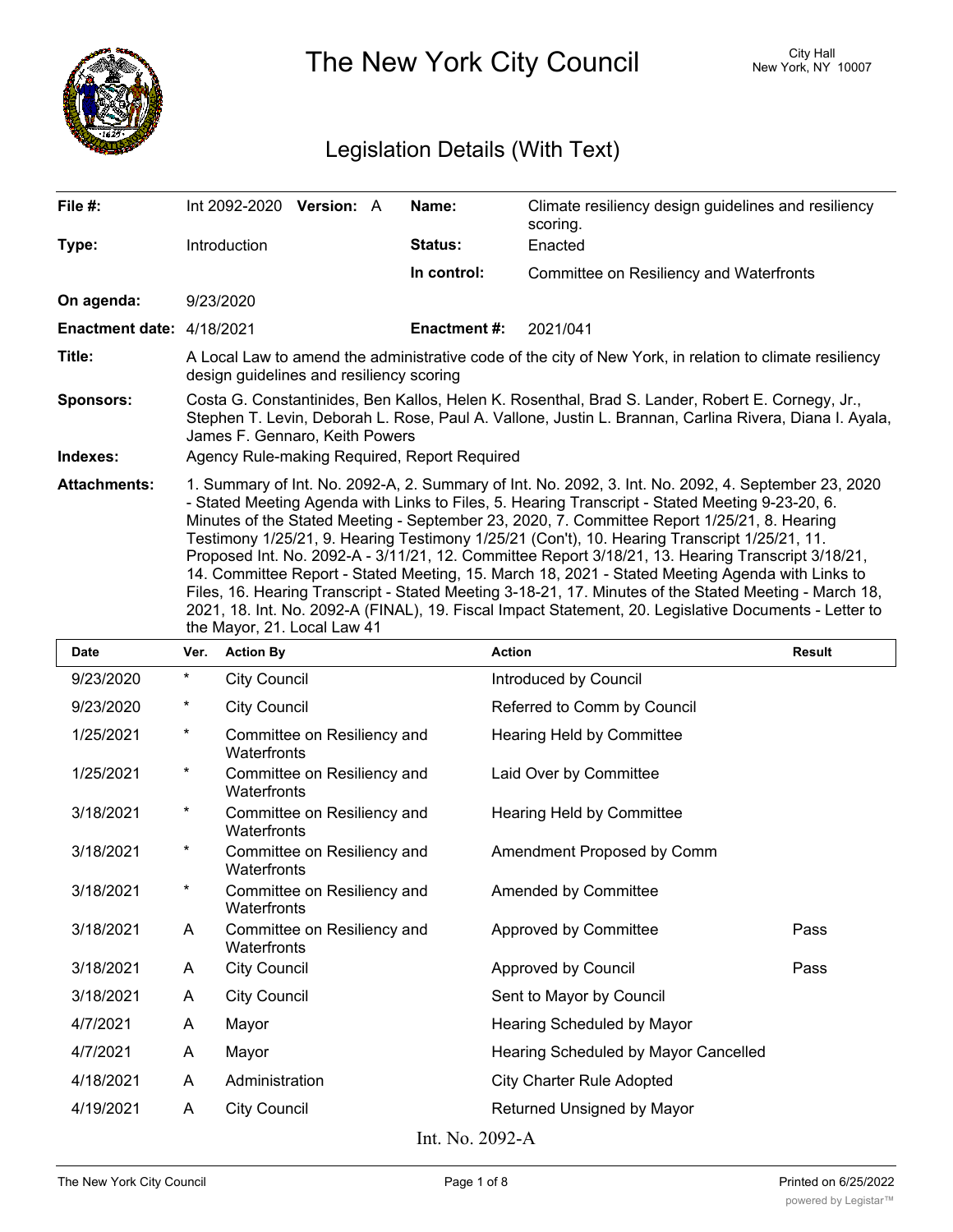By Council Members Constantinides, Kallos, Rosenthal, Lander, Cornegy, Levin, Rose, Vallone, Brannan, Rivera, Ayala, Gennaro and Powers

A Local Law to amend the administrative code of the city of New York, in relation to climate resiliency design guidelines and resiliency scoring

Be it enacted by the Council as follows:

Section 1. Subchapter 2 of chapter 1 of title 3 of the administrative code of the city of New York is amended by adding a new section 3-131, to read as follows:

§ 3-131 Climate resiliency design guidelines. a. Definitions. For the purposes of this section, the following terms have the following meanings:

Agency. The term "agency" shall have the same definition as such term is defined in section 1150 of the charter.

Capital Project. The term "capital project" means a capital project as defined in section 210 of the charter.

Climate stressor. The term "climate stressor" means a condition, event or trend related to climate variability and change that can exacerbate an event or condition that may cause damage to assets or cause injury, illness or death to people.

Critical facility. The term "critical facility" means a:

1. Hospital or healthcare facility;

2. Fire, rescue, ambulance, police station or emergency vehicle facility;

3. Jail, correctional facility or detention facility;

4. Facility used in emergency response;

5. Critical aviation facility;

6. Food distribution center with an annual expected volume of greater than 170,000,000 pounds;

7. Building or structure that manufactures, processes, handles, stores, disposes or uses toxic or explosive

substances;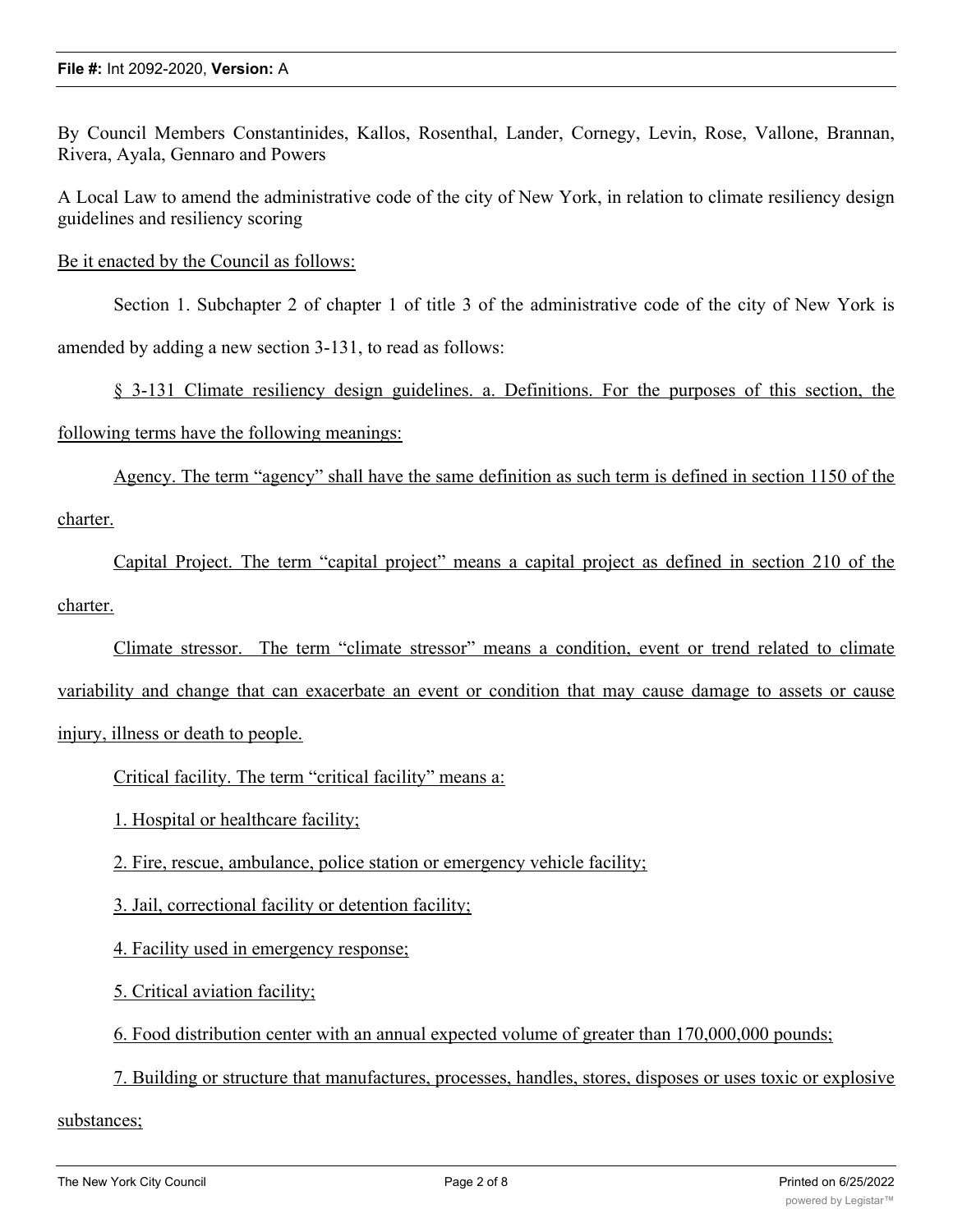8. Component of infrastructure in transportation, telecommunications or power networks;

9. Ventilation building or fan plant;

- 10. Operations center;
- 11. Sanitary pumping station;
- 12. Stormwater pumping station;

13. Train and transit maintenance yard or shop;

14. Wastewater treatment plant;

15. Component of the water supply infrastructure;

16. Combined sewer overflow retention tank;

17. Fueling station;

18. Waste transfer station; and

19. Facility where residents have limited mobility or ability.

Office. The term "office" means the office of long-term planning and sustainability.

Useful life. The term "useful life" means the period over which a building, structure or system is expected to be available for use by an entity and may exceed the design life of such building, structure or system.

b. The office shall establish climate resiliency design guidelines for the design and construction of certain capital projects, to be informed both by any existing climate resiliency design guidelines and by the pilot program pursuant to subdivision c. Such climate resiliency design guidelines shall consider the capacity of a covered project, as defined in section 3-132, to absorb disruption and manage stresses while maintaining the same basic structure and function, and shall provide guidance on incorporating forward-looking climate change data into the design of capital projects and city facilities, as such term is defined in section 203 of the charter, as well as into the design of covered projects, as defined in section 3-132, and instruction on determining the appropriate resilient design strategies, including consideration of the useful life and criticality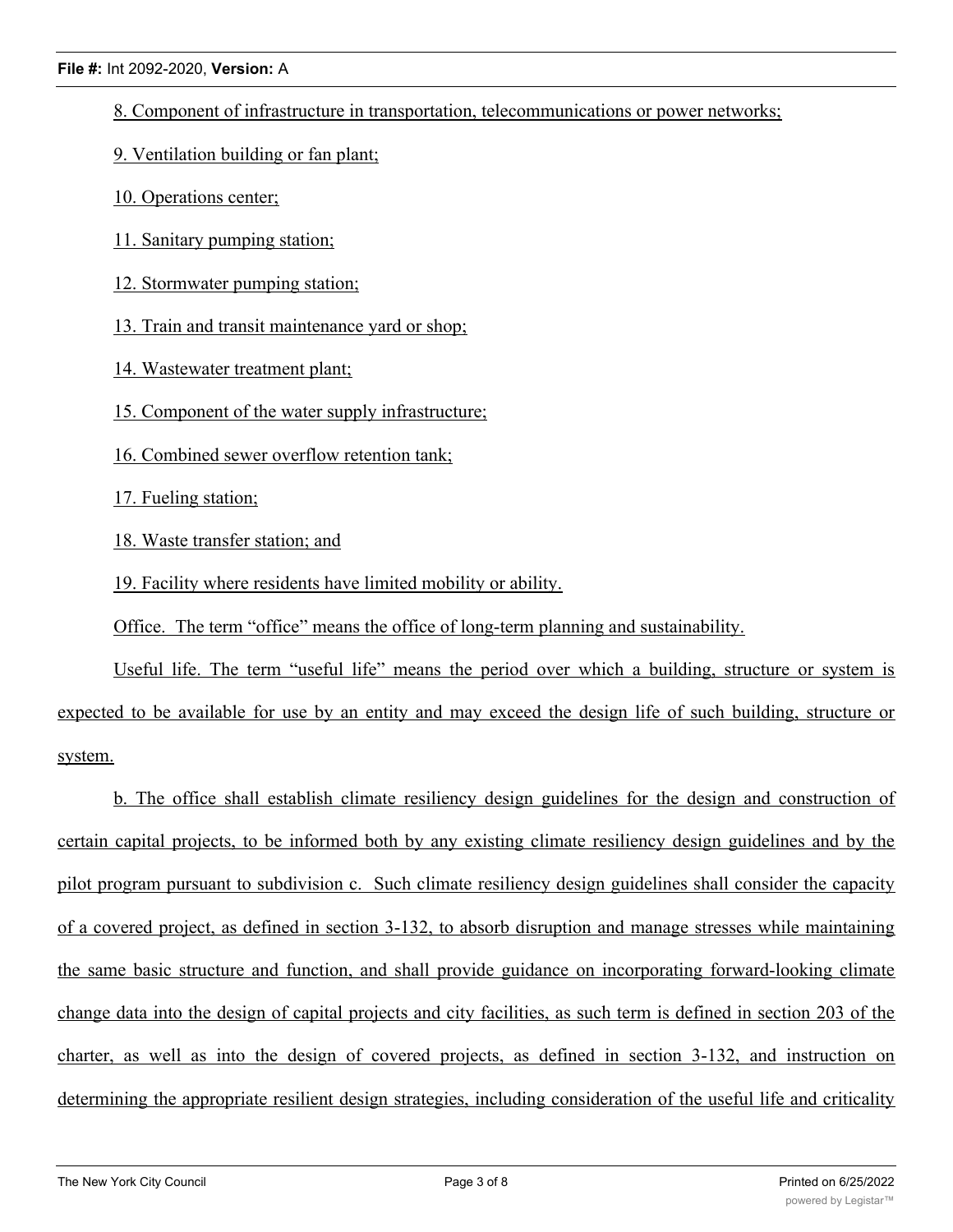## **File #:** Int 2092-2020, **Version:** A

of facilities.

c. Pilot program. No later than August 31, 2021, each agency shall identify capital projects that comprise no less than five percent of their respective capital construction budgets for fiscal years 2021 through 2024. The pilot program shall be in effect for not more than five years, and the office shall select no fewer than 35 such capital projects to include in the pilot program. No less than 35 percent of all such capital projects shall be located in an environmental justice area, as such term is defined in section 3-1001, and no fewer than four projects shall be located in each borough. Projects selected for the pilot program shall include, but not be limited to, the following:

1. The most common capital projects;

2. New construction and substantial improvements, as both terms are defined in section G201.2 of chapter G2 of appendix G of the New York city building code;

3. Projects with a useful life: (a) less than 10 years; (b) 10 to 50 years; and (c) over 50 years;

4. Projects with capital costs: (a) under \$10 million; (b) \$10-49 million; (c) \$50-100 million; and (d)

over \$100 million;

5. Critical and non-critical facilities; and

6. Facilities that are exposed to a variety of climate stressors.

d. No later than December 31, 2026, the office shall submit to the speaker of the council and publish on its website the climate resiliency design guidelines developed pursuant to the pilot program described in subdivision c. Such guidelines shall be updated as necessary and no less than once every eight years from such date of submission.

§ 2. Subchapter 2 of chapter 1 of title 3 of the administrative code of the city of New York is amended by adding a new section 3-132, to read as follows:

§ 3-132 Resiliency scores of agency projects. a. Definitions. For the purposes of this section, the following terms have the following meanings: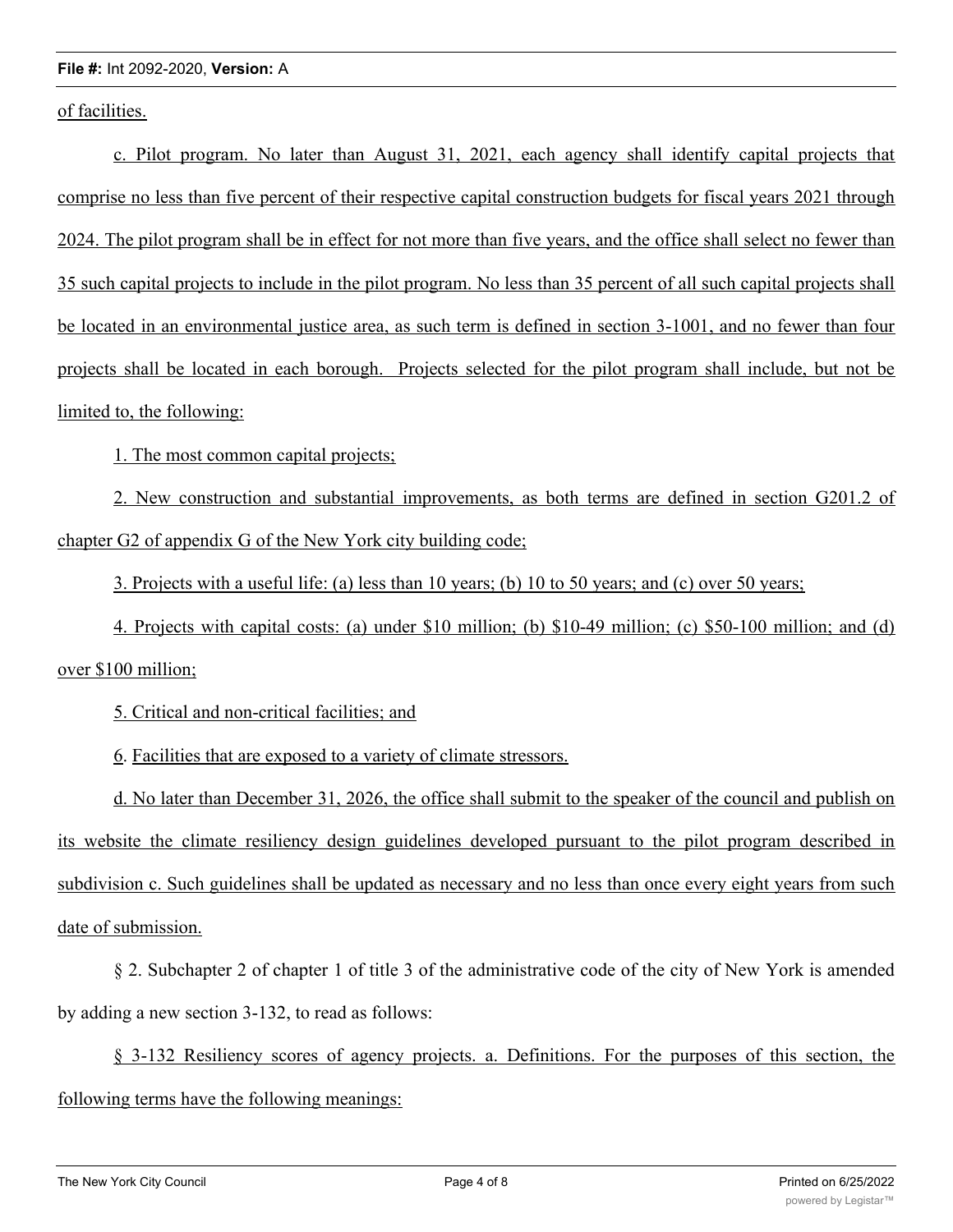Agency. The term "agency" shall have the same definition as such term is defined in section 1150 of the charter.

Covered project. The term "covered project" means a capital project of an agency with an estimated construction cost of no less than \$10,000,000, provided that the office may by rule set such construction cost at a lower amount, that consists of:

1. New construction as defined in section G201.2 of chapter G2 of appendix G of the New York city building code of a building or structure;

2. Substantial improvement as defined in section G201.2 of chapter G2 of appendix G of the New York city building code of an existing building or structure; or

3. Construction of new or improvement of existing infrastructure including but not limited to sewers and other utilities, streets, landscape and transportation facilities with a minimum threshold construction value to be determined by rule or by meeting other specifications or qualifications to be set forth in such rules by the director of long-term planning and sustainability, provided that such term shall not include a public betterment consisting solely of a street that does not involve subsurface utility work, drainage or roadway grading, fencing, or combination thereof.

Such term shall include capital projects of the New York city housing authority and the New York city school construction authority provided that each such entity, in consultation and coordination with the office, may establish a distinct scoring metric for its respective capital projects to address climate hazards in accordance with subdivision c.

Office. The term "office" means the office of long-term planning and sustainability.

b. The director of long-term planning and sustainability, in consultation with the New York city panel on climate change, the commissioner of design and construction, the commissioner of environmental protection, the commissioner of citywide administrative services, the commissioner of transportation, the commissioner of emergency management, the commissioner of buildings, the commissioner of parks and recreation, the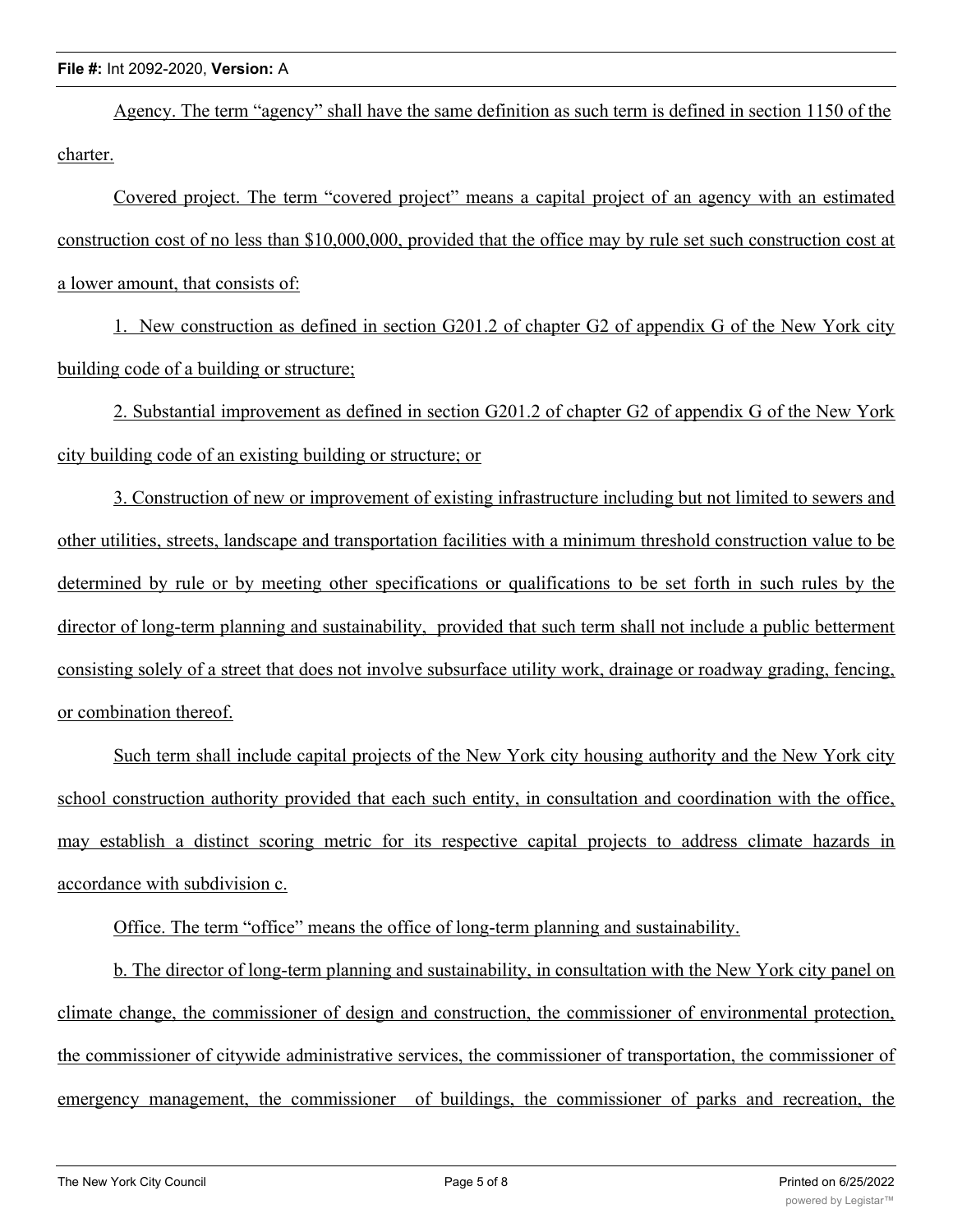## **File #:** Int 2092-2020, **Version:** A

commissioner of housing preservation and development, the commissioner of health and mental hygiene, the fire commissioner, the director of management and budget, the director of city planning, the head of any other office or agency as appropriate, the president of the New York city economic development corporation, environmental justice organizations with expertise in climate resiliency, and members of the public with expertise in climate resiliency, climate design, the built environment, engineering, and environmental justice issues shall develop a resiliency score metric. For the purposes of calculating such resiliency score, the office shall by rule establish a system of points or metrics, considering potential performance of resiliency features, and develop a methodology for applying such scoring to covered projects, provided such methodology shall include one or more minimum thresholds of resiliency that covered projects shall meet, to be informed by and include features detailed in the climate resiliency design guidelines pursuant to section 3-131, and which may also include but need not be limited to features such as:

1. Elevation to reduce the risk of flooding over the anticipated useful life;

2. Flood-proofing of structures or equipment;

3. Site elevation or responsible site considerations;

4. Heat mitigation;

5. Efficient energy resilience, including energy storage with or without use of on-site renewable energy generation;

6. On-site storm water capture and management;

7. Integration with naturally resilient shoreline features;

8. Salt or flood tolerant landscaping;

9. Green infrastructure;

10. Pervious pavement;

11. Resilient building materials;

12. Living walls or structures; and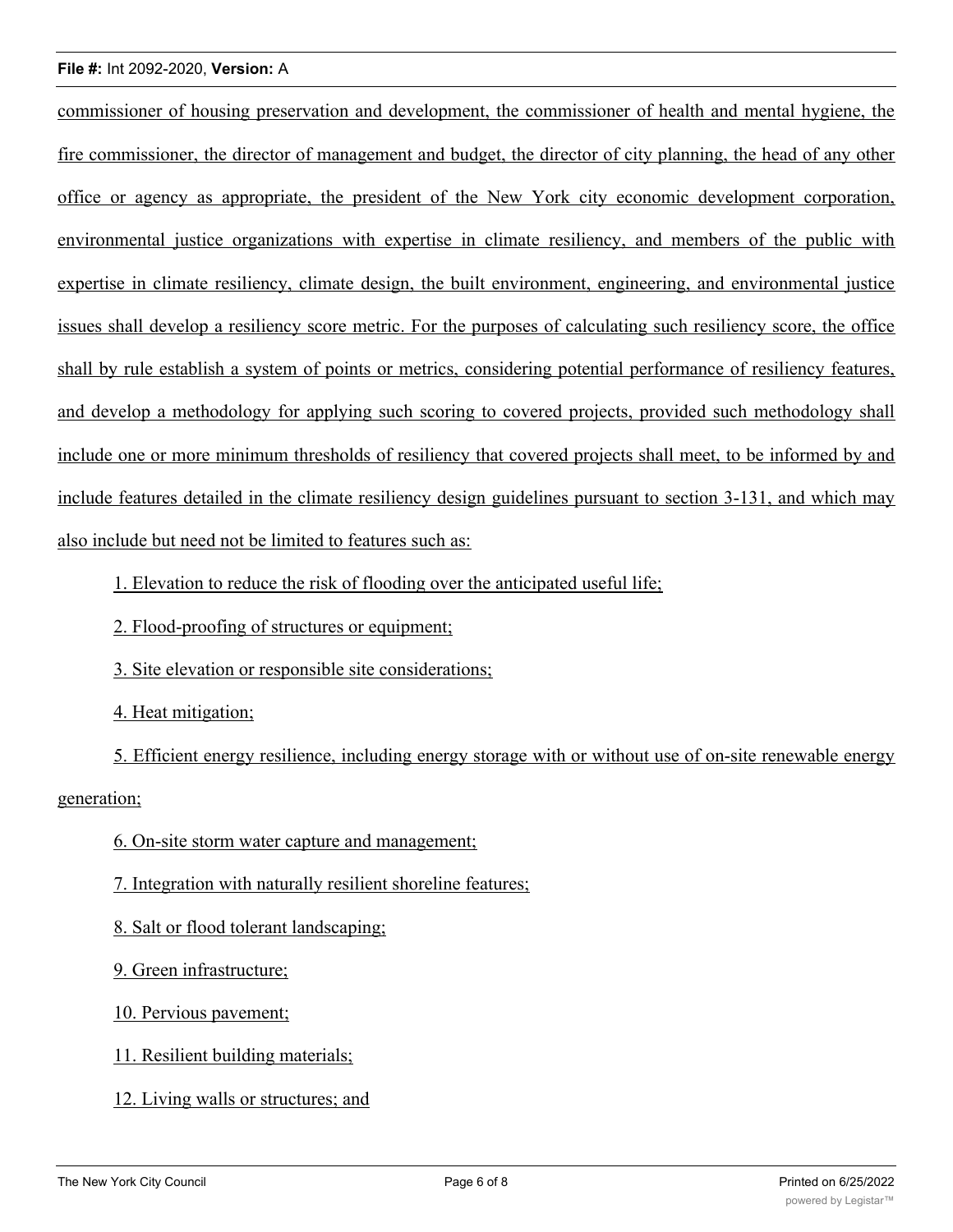13. Integration with and preservation of naturally occurring vegetation and habitat.

c. No later than December 31, 2026, the office shall establish by rule a minimum resiliency score that could be met or exceeded by most covered projects, provided that separate minimum resiliency scores may be established for: i) new construction; ii) substantial improvements; and iii) infrastructure. The New York city housing authority and the New York city school construction authority may each also establish, with the review and approval of the office, an alternative resiliency scoring metric for its capital projects to address climate hazards.

d. The office shall publish on its website the minimum resiliency score and the number of points that resilient features are assigned for calculating the resiliency score or scores, and other resiliency score methodology.

e. Each covered project that is a new construction of buildings and structures or new infrastructure shall be required to meet or exceed the minimum resiliency score. The project design shall be submitted to the office for calculation of a resiliency score and scored by such office prior to being made available for review by the respective council committee, borough president and the community board pursuant to section 223 of the charter. If a covered project is not subject to section 223 of the charter, the project design shall be submitted to the office for the calculation of a resiliency score prior to registration of a construction contract. Agencies must resubmit the covered project to the office for scoring if there are design changes that could result in a change to the resiliency score.

f. Each covered project that is a substantial improvement or the reconstruction, installation, retrofit, improvement or alteration to infrastructure shall be required to either:

1. Meet or exceed the minimum resiliency score; or

2. Receive approval from the office, after submission of the project design with a written statement explaining how resilient features have been incorporated into the design to the extent practicable.

g. After each update of the climate resiliency design guidelines pursuant to subdivision d of section 3-